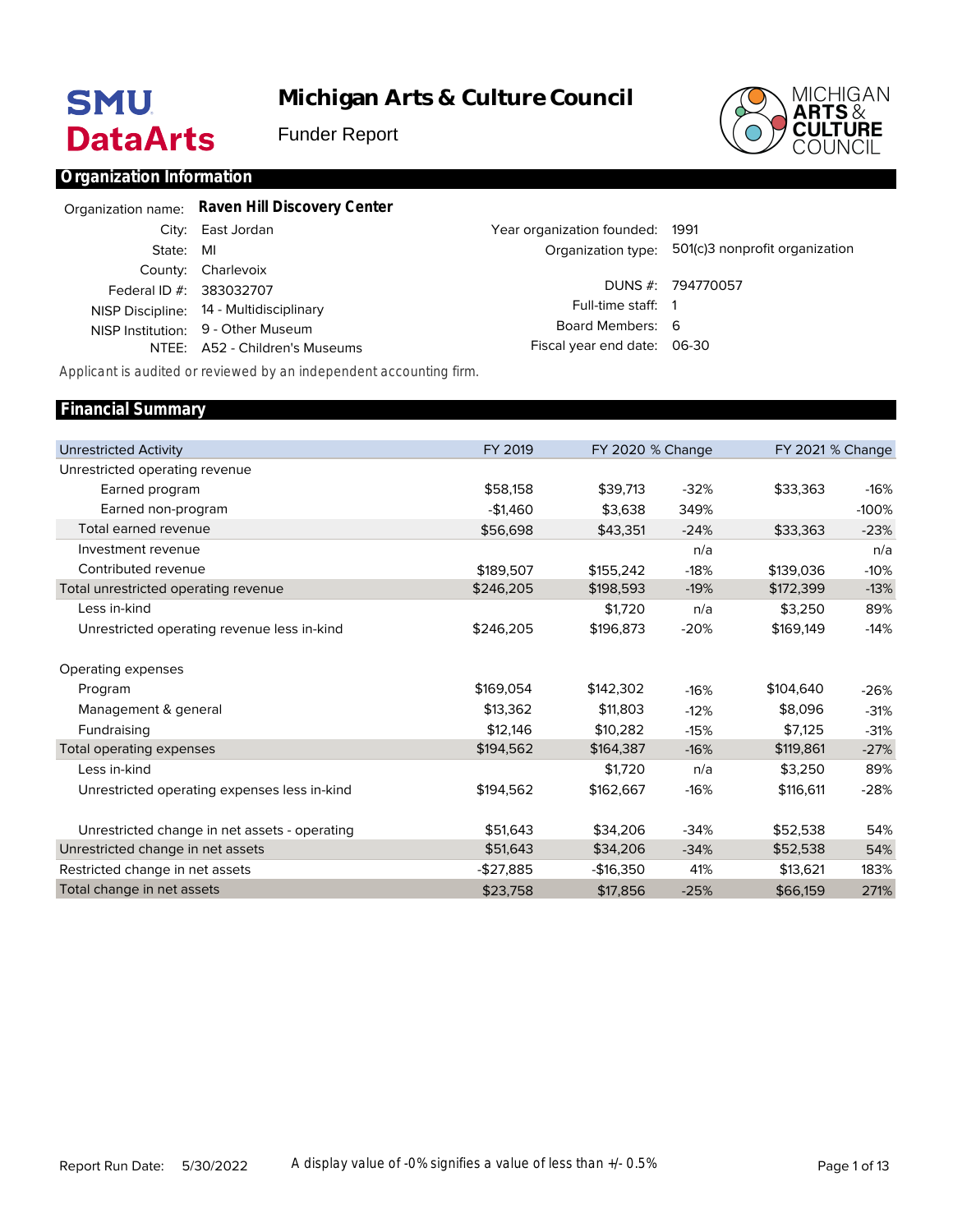### **Unrestricted Operating Revenue by Source**



Report Run Date: 5/30/2022 A display value of -0% signifies a value of less than +/- 0.5%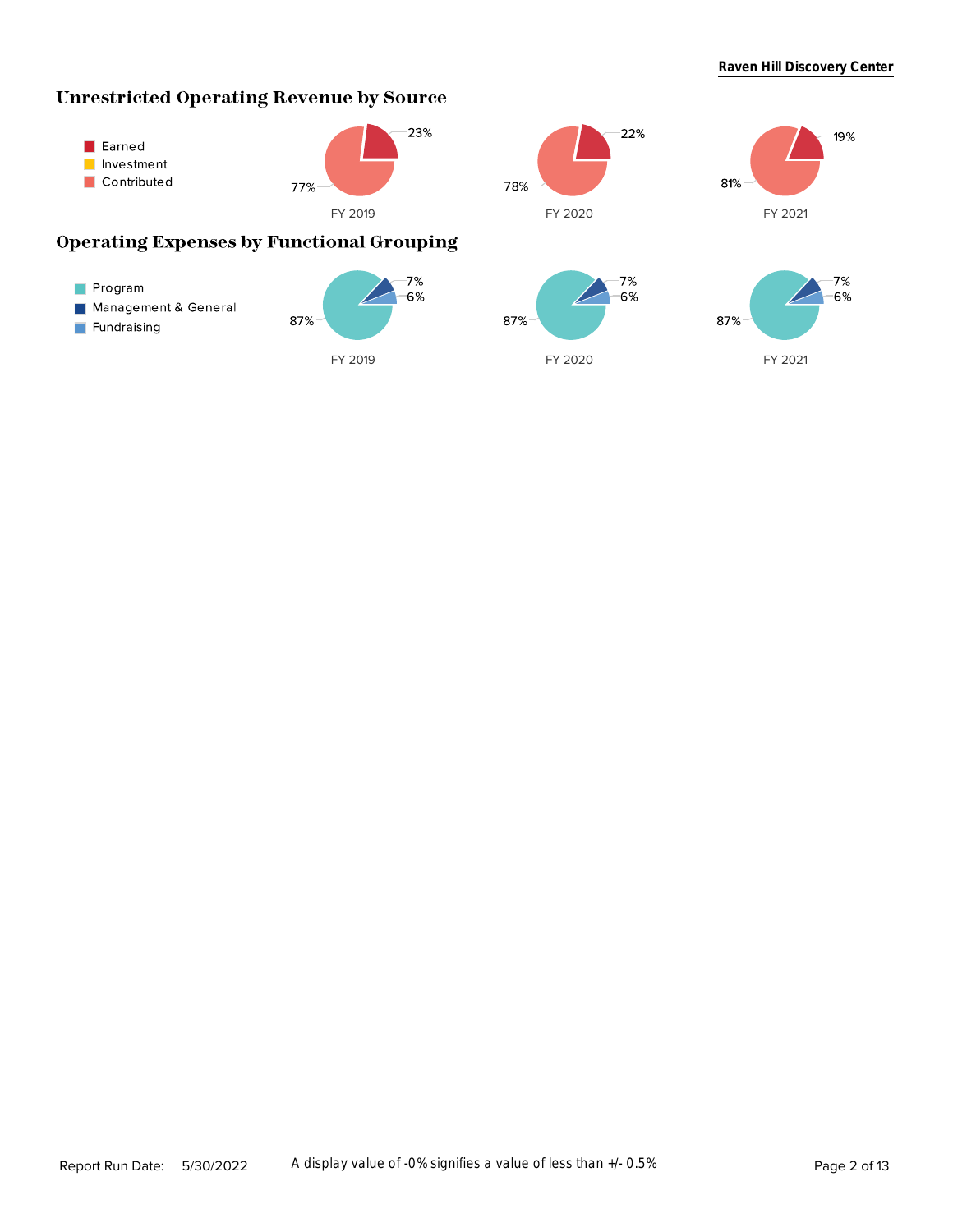|                                                |           |          |          |              | Raven Hill Discovery Center |
|------------------------------------------------|-----------|----------|----------|--------------|-----------------------------|
| <b>Revenue Details</b>                         |           |          |          |              |                             |
|                                                |           |          |          |              |                             |
| <b>Operating Revenue</b>                       | FY 2019   | FY 2020  | FY 2021  | FY 2021      | FY 2021                     |
| Earned - Program                               | Total     | Total    | Total    | Unrestricted | Restricted                  |
| Subscriptions                                  |           |          |          |              |                             |
| Membership fees - individuals                  | \$8,590   | \$12,685 | \$19,320 | \$19,320     | \$0                         |
| Membership fees - organizations                |           |          |          |              |                             |
| Ticket sales & admissions                      | \$32,022  | \$17,358 | \$7,037  | \$7,037      |                             |
| <b>Education revenue</b>                       | \$11,438  | \$6,050  | \$7,006  | \$7,006      |                             |
| <b>Publication sales</b>                       |           |          |          |              |                             |
| Gallery sales                                  |           |          |          |              |                             |
| Contracted services & touring fees             |           |          |          |              |                             |
| Royalty & reproduction revenue                 |           |          |          |              |                             |
| Earned - program not listed above              | \$6,108   | \$3,620  |          |              |                             |
| Total earned - program                         | \$58,158  | \$39,713 | \$33,363 | \$33,363     |                             |
|                                                |           |          |          |              |                             |
| Earned - Non-program                           |           |          |          |              |                             |
| Rental revenue                                 |           |          |          |              |                             |
| Sponsorship revenue                            |           |          |          |              |                             |
| Attendee-generated revenue not<br>listed above | $-$1,460$ | \$3,638  |          |              |                             |
| Earned non-program not listed above            |           |          |          |              |                             |
| Total earned - non-program                     | $-$1,460$ | \$3,638  |          |              |                             |
| Total earned revenue                           | \$56,698  | \$43,351 | \$33,363 | \$33,363     |                             |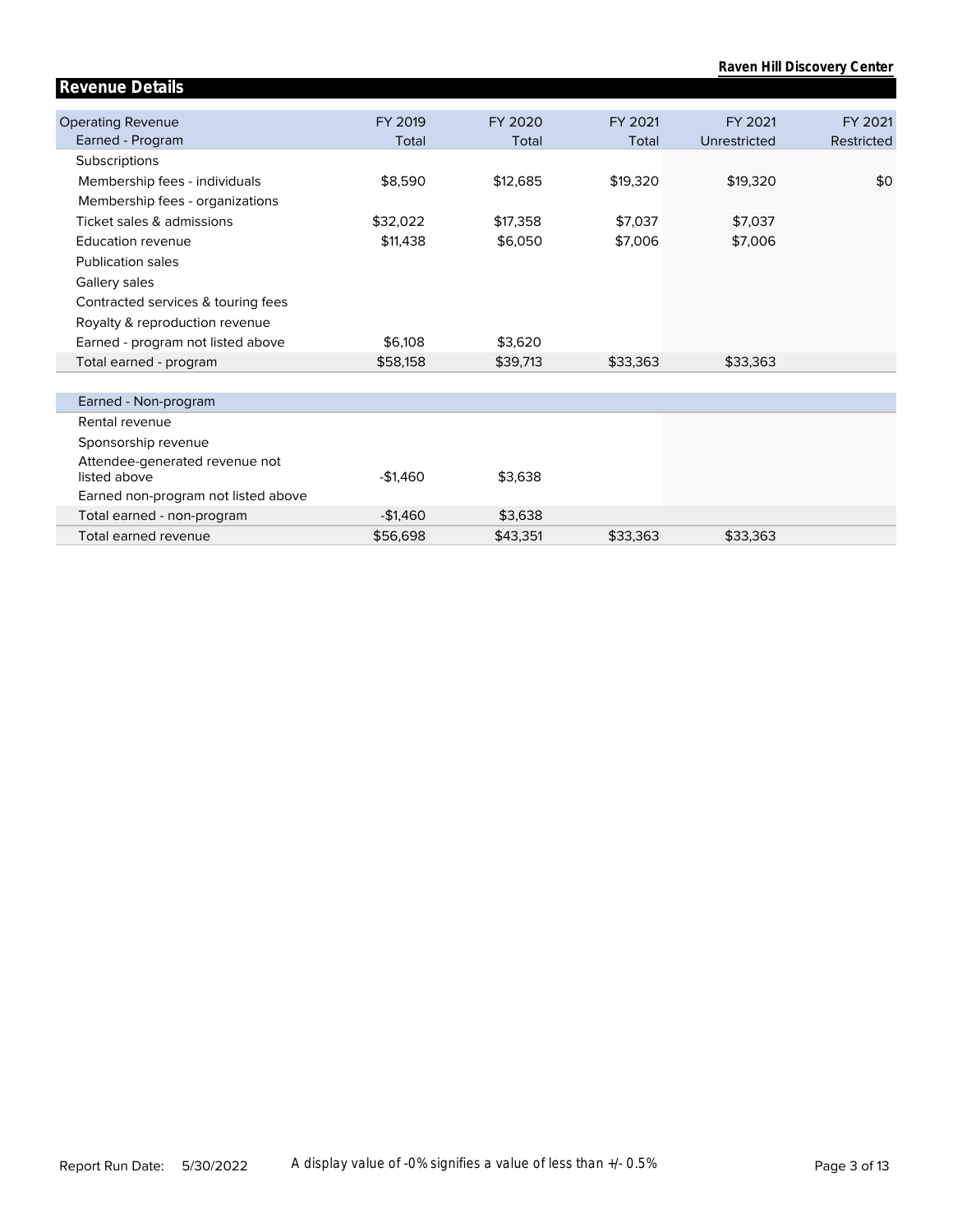|                                                   |           |           |           |              | Raven Hill Discovery Center |
|---------------------------------------------------|-----------|-----------|-----------|--------------|-----------------------------|
|                                                   | FY 2019   | FY 2020   | FY 2021   | FY 2021      | FY 2021                     |
| Contributed                                       | Total     | Total     | Total     | Unrestricted | Restricted                  |
| Trustee & board                                   | \$1,180   | \$1,645   | \$5,790   | \$5,790      |                             |
| Individual                                        | \$59,194  | \$68,877  | \$34,306  | \$34,306     |                             |
| Corporate                                         | \$28,548  | \$6,400   | \$2,111   | \$2,111      |                             |
| Foundation                                        | \$60,000  | \$42,500  | \$84,049  | \$22,799     | \$61,250                    |
| City government                                   | \$200     | \$0       | \$0       |              |                             |
| State government                                  | \$10,975  | \$17,750  | \$12,875  |              | \$12,875                    |
| Federal government                                | \$1,525   | \$0       | \$10,276  | \$10,276     |                             |
| In-kind operating contributions                   | \$0       | \$1,720   | \$3,250   | \$3,250      |                             |
| Special fundraising events                        |           |           |           |              |                             |
| Net assets released from restriction              | \$0       | \$0       | \$0       | \$60,504     | $-$60,504$                  |
| Total contributed revenue                         | \$161,622 | \$138,892 | \$152,657 | \$139,036    | \$13,621                    |
| Operating investment revenue                      | \$0       | \$0       | \$0       |              |                             |
| Total operating revenue                           | \$218,320 | \$182,243 | \$186,020 | \$172,399    | \$13,621                    |
| Total operating revenue less operating<br>in-kind | \$218,320 | \$180,523 | \$182,770 | \$169,149    | \$13,621                    |
|                                                   |           |           |           |              |                             |
|                                                   |           |           |           |              |                             |
| <b>Total revenue</b>                              | \$218,320 | \$182,243 | \$186,020 | \$172,399    | \$13,621                    |
| Total revenue less in-kind                        | \$218,320 | \$180,523 | \$182,770 | \$169,149    | \$13,621                    |

## **Revenue Narrative**

| FY 2019 | n/a                                                                                                                                                                                                                                                                                       |
|---------|-------------------------------------------------------------------------------------------------------------------------------------------------------------------------------------------------------------------------------------------------------------------------------------------|
| FY 2020 | Raven Hill Discovery Center closed March 13, 2020 due to COVID-19. With no outreach, field trips, classes,<br>workshops, summer camps or daily admissions, the anticipated revenue loss for the spring & summer of 2020 was<br>significant and is reflected in this fiscal year's budget. |
| FY 2021 | n/a                                                                                                                                                                                                                                                                                       |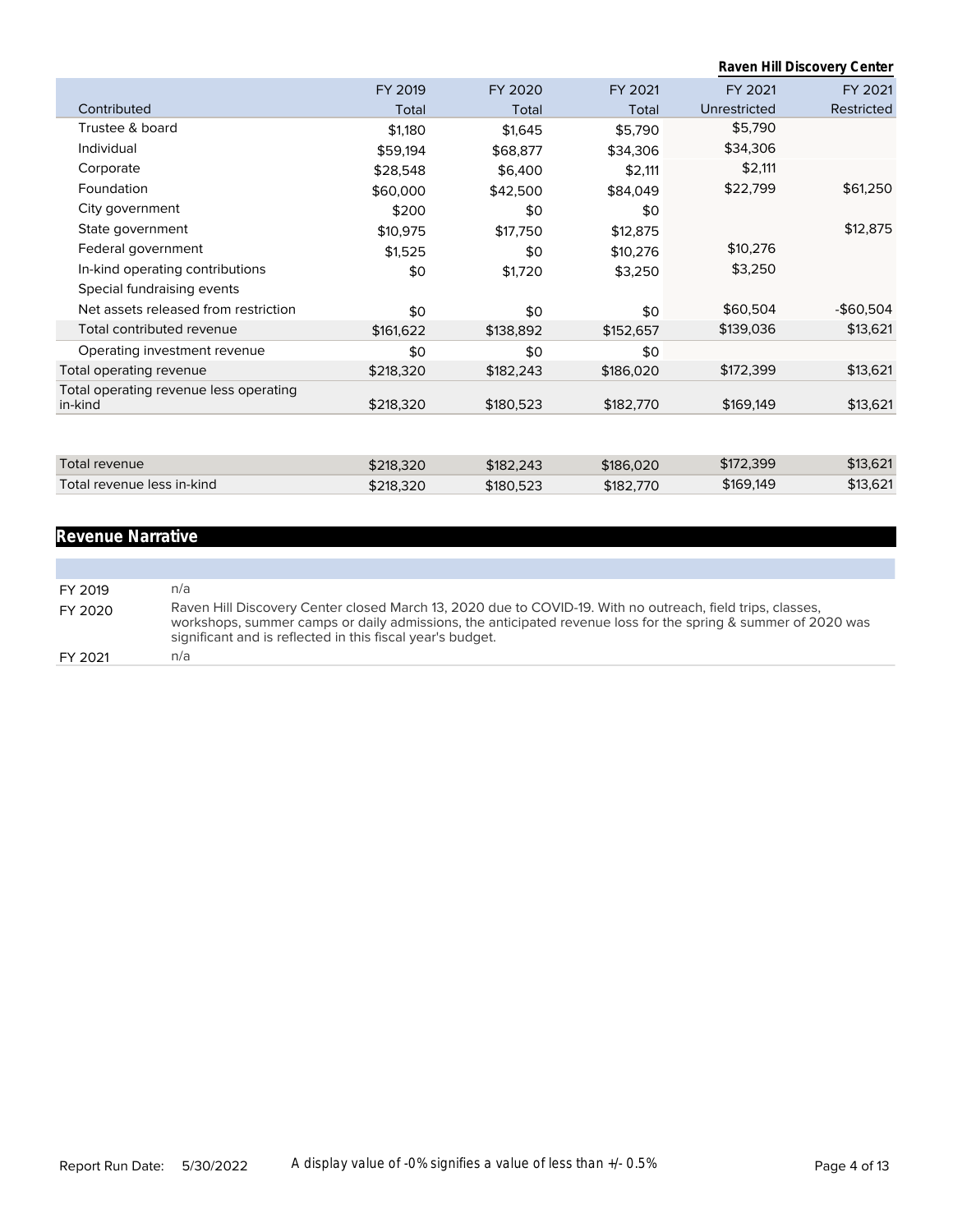|                                                                 | FY 2019   | FY 2020   | %      | FY 2021   | %                   | FY 2021   | FY 2021<br>General &   | FY 2021     |
|-----------------------------------------------------------------|-----------|-----------|--------|-----------|---------------------|-----------|------------------------|-------------|
|                                                                 | Total     | Total     | Change |           | <b>Total Change</b> |           | Program Administrative | Fundraising |
| Personnel expenses -<br>Operating                               |           |           |        |           |                     |           |                        |             |
| W <sub>2</sub> employees (salaries,<br>payroll taxes and fringe |           |           |        |           |                     |           |                        |             |
| benefits)                                                       | \$65,651  | \$57,382  | $-13%$ | \$33,994  | $-41%$              | \$27,196  | \$3,399                | \$3,399     |
| Independent contractors                                         | \$5,110   | \$902     | $-82%$ | \$1,649   | 83%                 | \$1,649   |                        |             |
| Professional fees                                               | \$8,230   | \$3,338   | $-59%$ | \$6,975   | 109%                | \$6,277   | \$349                  | \$349       |
| Total personnel expenses -                                      |           |           |        |           |                     |           |                        |             |
| Operating                                                       | \$78,991  | \$61,622  | $-22%$ | \$42,618  | $-31%$              | \$35,122  | \$3,748                | \$3,748     |
| Non-personnel expenses -<br>Operating                           |           |           |        |           |                     |           |                        |             |
| Occupancy costs                                                 | \$23,491  | \$32,128  | 37%    | \$25,717  | $-20%$              | \$23,145  | \$1,286                | \$1,286     |
| Depreciation                                                    | \$19,073  | \$18,724  | $-2%$  | \$18,776  | 0%                  | \$16,898  | \$939                  | \$939       |
| Interest expense                                                | \$12,174  | \$15,212  | 25%    | \$9,710   | $-36%$              | \$8,739   | \$971                  |             |
| Non-personnel expenses not                                      |           |           |        |           |                     |           |                        |             |
| listed above                                                    | \$60,833  | \$36,701  | $-40%$ | \$23,040  | $-37%$              | \$20,736  | \$1,152                | \$1,152     |
| Total non-personnel                                             |           |           |        |           |                     |           |                        |             |
| expenses - Operating                                            | \$115,571 | \$102,765 | $-11%$ | \$77,243  | $-25%$              | \$69,518  | \$4,348                | \$3,377     |
| Total operating expenses                                        | \$194,562 | \$164,387 | $-16%$ | \$119,861 | $-27%$              | \$104,640 | \$8,096                | \$7,125     |
|                                                                 |           |           |        |           |                     |           |                        |             |
| <b>Total expenses</b>                                           | \$194,562 | \$164,387 | $-16%$ | \$119,861 | $-27%$              |           |                        |             |
| Total expenses less in-kind                                     | \$194,562 | \$162,667 | $-16%$ | \$116,611 | $-28%$              |           |                        |             |
| <b>Total expenses</b><br>less depreciation                      | \$175,489 | \$145,663 | $-17%$ | \$101,085 | $-31%$              |           |                        |             |
| Total expenses less<br>in-kind and depreciation                 | \$175,489 | \$143.943 | $-18%$ | \$97,835  | $-32%$              |           |                        |             |
|                                                                 |           |           |        |           |                     |           |                        |             |

### **Expense Narrative**

**Expense Details**

FY 2019 n/a FY 2020 Staff was reduced to half-time and other expenses, such as marketing, were also reduced or eliminated during the last quarter of this fiscal year and continue, due to the pandemic. FY 2021 n/a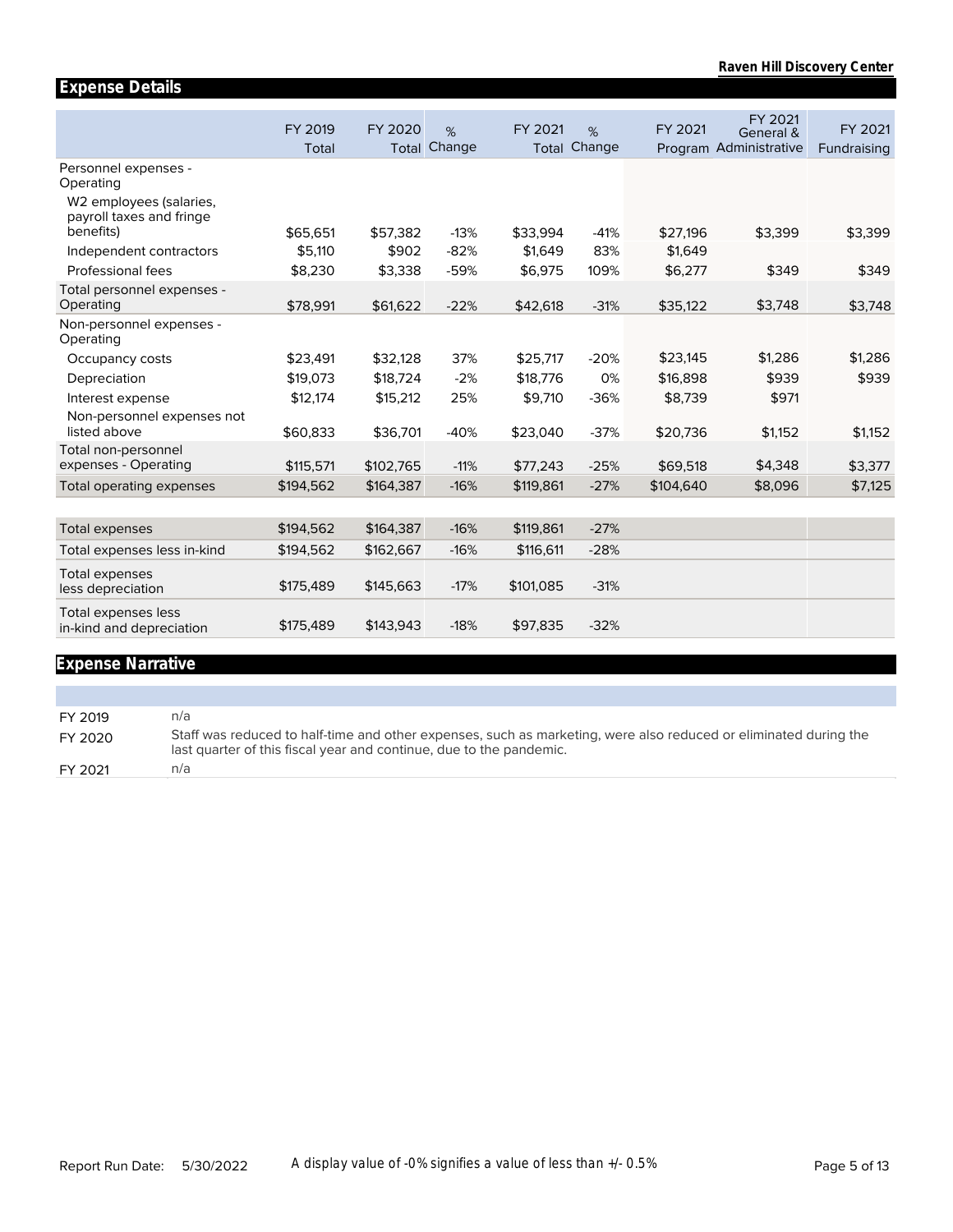| <b>Balance Sheet</b>                                               |                       |                      |              |                       |             |
|--------------------------------------------------------------------|-----------------------|----------------------|--------------|-----------------------|-------------|
| <b>Assets</b>                                                      | FY 2019               | FY 2020              | % Change     | FY 2021               | % Change    |
| Current assets                                                     |                       |                      |              |                       |             |
| Cash and cash equivalents                                          | \$22,812              | \$39,256             | 72%          | \$34,976              | $-11%$      |
| Receivables                                                        | \$1,350               |                      | $-100%$      | \$3,500               | n/a         |
| Investments - current                                              |                       |                      | n/a          |                       | n/a         |
| Prepaid expenses & other                                           |                       |                      | n/a          |                       | n/a         |
| Total current assets                                               | \$24,162              | \$39,256             | 62%          | \$38,476              | $-2%$       |
| Long-term/non-current assets                                       |                       |                      |              |                       |             |
| Investments - non current                                          |                       |                      | n/a          |                       | n/a         |
| Fixed assets (net of accumulated depreciation)                     | \$731,091             | \$720,037            | $-2%$        | \$710,166             | $-1%$       |
| Non-current assets not listed above                                | \$160,775             | \$194,775            | 21%          | \$216,729             | 11%         |
| Total long-term/non-current assets                                 | \$891,866             | \$914,812            | 3%           | \$926,895             | 1%          |
| <b>Total assets</b>                                                | \$916,028             | \$954,068            | 4%           | \$965,371             | 1%          |
|                                                                    |                       |                      |              |                       |             |
| <b>Liabilities &amp; Net Assets</b>                                | FY 2019               | FY 2020              | % Change     | FY 2021               | % Change    |
| <b>Current liabilities</b>                                         |                       |                      |              |                       |             |
| Accounts payable and accrued expenses                              | \$51,235              | \$63,634             | 24%          | \$26,577              | $-58%$      |
| Deferred revenue                                                   |                       | \$75,610             | n/a          | \$60,840              | $-20%$      |
| Loans - current                                                    | \$23,324              |                      | $-100%$      |                       | n/a         |
| Additional current liabilities not listed above                    |                       |                      | n/a          |                       | n/a         |
| <b>Total current liabilities</b>                                   | \$74,559              | \$139,244            | 87%          | \$87,417              | $-37%$      |
| Long-term/non-current liabilities                                  |                       |                      |              |                       |             |
| Long-term/non-current loans                                        | \$236,491             | \$191,990            | $-19%$       | \$188,961             | $-2%$       |
| Additional long-term/non-current liabilities not                   |                       |                      |              |                       |             |
| listed above                                                       |                       |                      | n/a          |                       | n/a         |
| Total long-term/non-current liabilities<br><b>Total liabilites</b> | \$236,491             | \$191,990            | $-19%$       | \$188,961             | $-2%$       |
|                                                                    | \$311,050             | \$331,234            | 6%           | \$276,378             | $-17%$      |
| Net assets                                                         |                       |                      |              |                       |             |
| Unrestricted<br>Restricted                                         | \$584,878             | \$619,084            | 6%<br>$-81%$ | \$671,622             | 8%          |
| Total net assets                                                   | \$20,100<br>\$604,978 | \$3,750<br>\$622,834 | 3%           | \$17,371<br>\$688,993 | 363%<br>11% |
| Total liabilities & net assets                                     | \$916,028             | \$954,068            | 4%           | \$965,371             | 1%          |
|                                                                    |                       |                      |              |                       |             |

## **Balance Sheet Narrative**

| FY 2019 | n/a |
|---------|-----|
| FY 2020 | n/a |
| FY 2021 | n/a |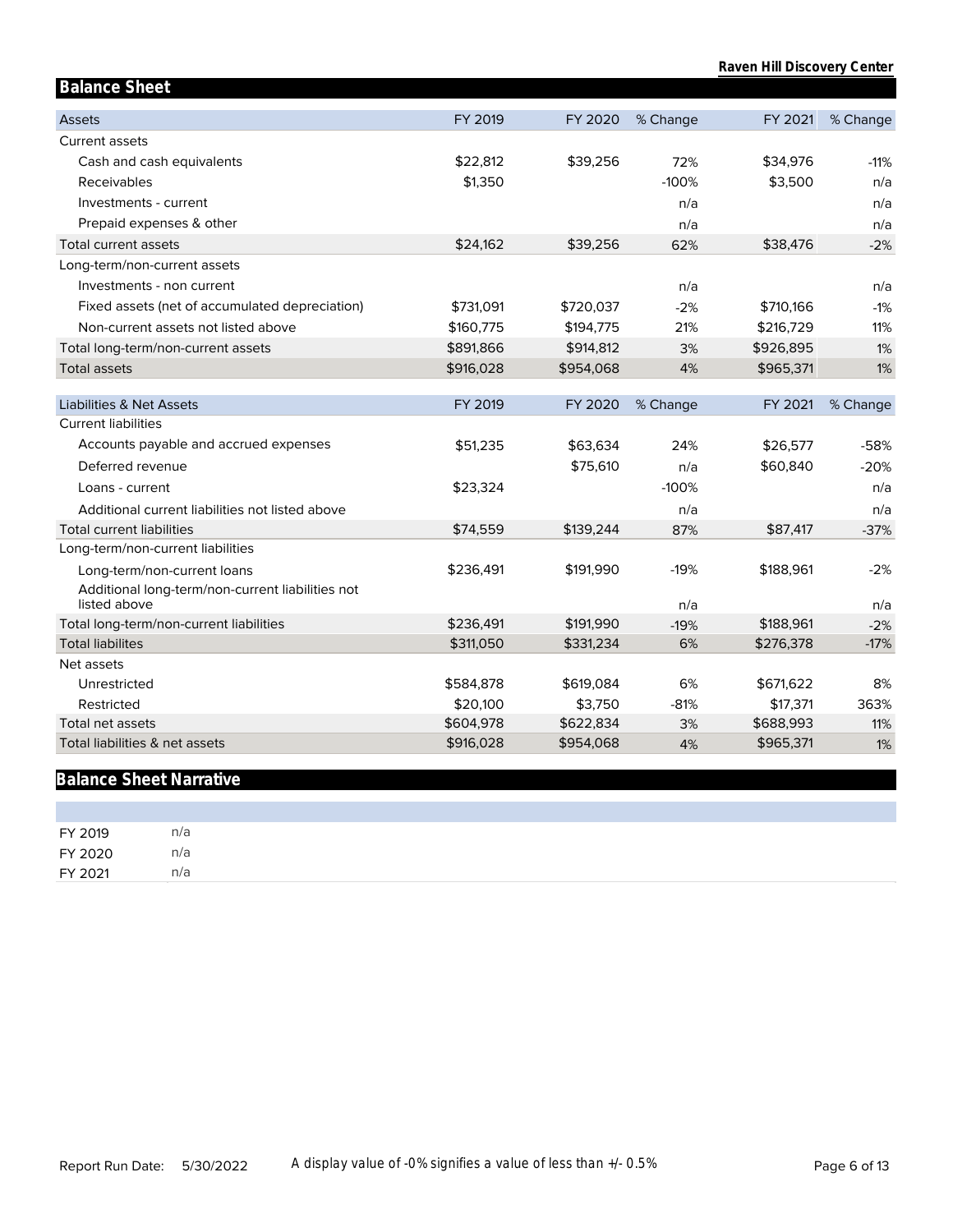#### Months of operating cash -- Unrestricted Working capital -- Unrestricted Current ratio -- Unrestricted Net assets as a % of total expenses Fixed assets (net) Condition of fixed assets Leverage -- Unrestricted Total debt Debt service impact FY 2019 1.41 -\$50,397 0.32 311% \$731,091 31% 29% \$259,815 18% FY 2020 2.59 -\$103,738 0.25 379% \$720,037 34% 20% \$191,990 9% % Change 84% -106% -21% 22% -2% -30% -26% -49% FY 2021 1.76 -\$66,312 0.24 575% \$710,166 37% 20% \$188,961 8% % Change -32% 36% -5% 52% -1% -1% -2% -12%

**Balance Sheet Metrics**

numbers only. operate at current average monthly expense levels with existing unrestricted cash and cash equivalents. This ratio is calculated using unrestricted **Months of operating cash -- unrestricted** (Unrestricted Cash & Cash Equivalents/(Total Expense/12)) indicates the number of months an organization can

to your organization, the ability to meet obligations as they come due, and the ability to take more risks, knowing there is a cushion to fall back on. operations. This calculation of working capital may differ from your internal calculations. Adequate working capital provides financial strength and flexibility **Working capital -- unrestricted** (Unrestricted Current Assets minus Unrestricted Current Liabilities) consists of the unrestricted resources available for

approach 2 which indicates ample short-term liquidity to obviate the need to borrow or sell assets. for more cushion against uncollected receivables or timing discrepancies between expected receipts and disbursements. Ideally this number should using current assets. A ratio of 1.0 indicates that current assets are equal to current liabilities. A ratio of around 1.5 is a more comfortable position, allowing **Current ratio unrestricted** (Unrestricted Current Assets divided by Unrestricted Current Liabilities) determines the organization's ability to pay current debt

by total expenses. If the trend is level or increasing, then total net assets are keeping pace with growth in operating expenses. **Net assets as % of total expenses** measures the net worth of an organization in relationship to its operating size. It is calculated as total net assets divided

infrastructure and need for funding the replacement or repair of fixed assets in the near future. total value of fixed assets indicates a stock of relatively new assets. A high percentage (>80%) of accumulated depreciation could indicate aging props). This is especially significant for organizations that own a building or carry a long-term lease. Accumulated depreciation of less than 50% of the **Condition of fixed assets** indicates the potential need for replacement or repair of fixed assets (such as buildings, furniture, office equipment, sets and

in excess of 50% may indicate liquidity problems, or reduced capacity for future borrowing. **Leverage ratio (**Total Debt divided by Total Unrestricted Assets) measures what proportion of your unrestricted assets are supported by debt. A number

calculated net of accumulated depreciation to reflect the reduction in the value of an asset as it ages and is used. **Fixed assets net** is the value of all land, buildings, equipment, leasehold improvements and other property and equipment owned by the organization. It is

**Total debt** consists of all short and long-term contractual obligations of the organization, including lines of credit, loans, notes, bonds, and capital leases.

than programming and other operating expenses. applied to the total debt-service burden. The higher the percentage, the more the organization has to dedicate its resources to debt repayment rather Debt service impact (Total Debt Service, including principal and interest, divided by Total Expense) calculates the % of an organization's total expenses



### **Components of Net Assets**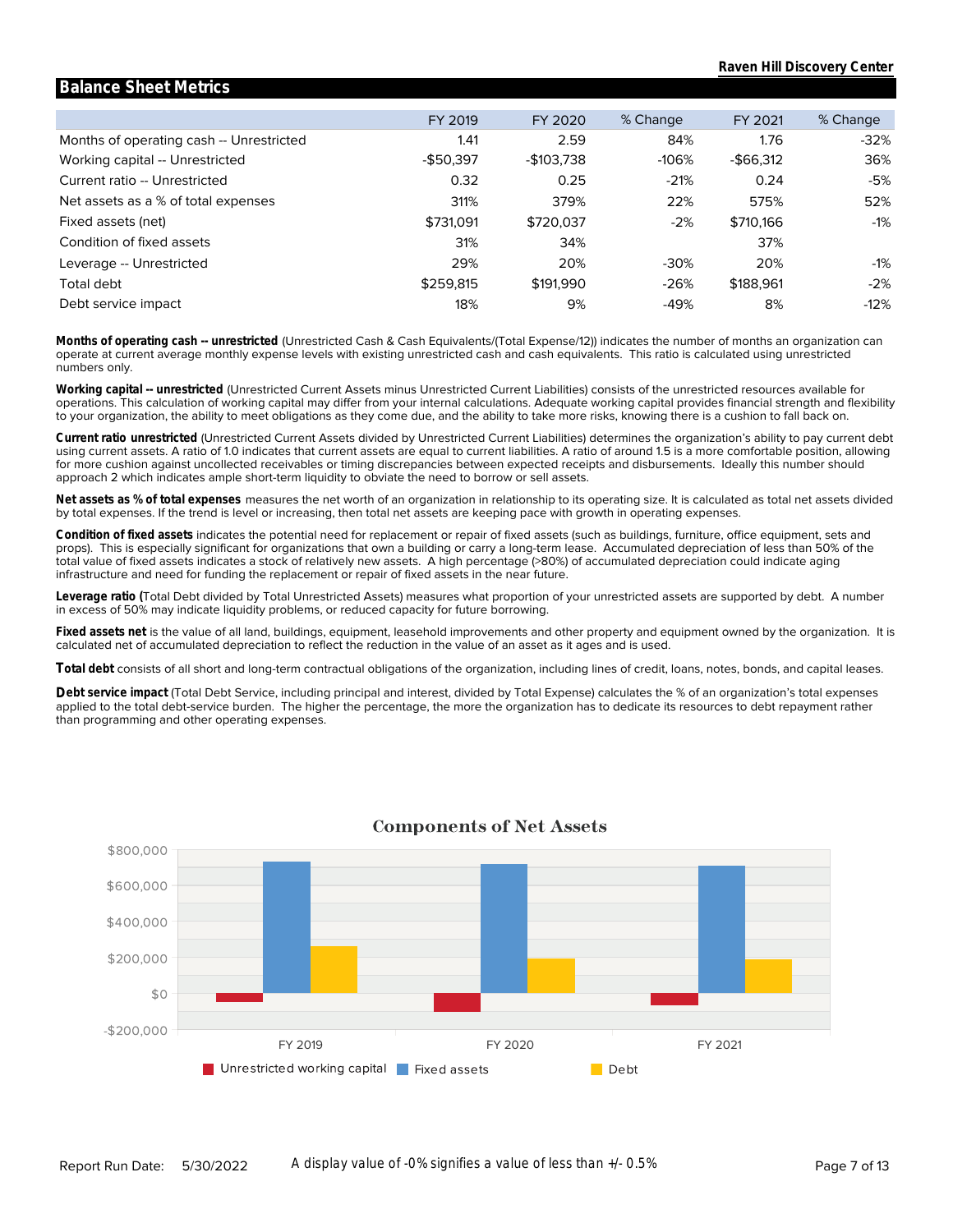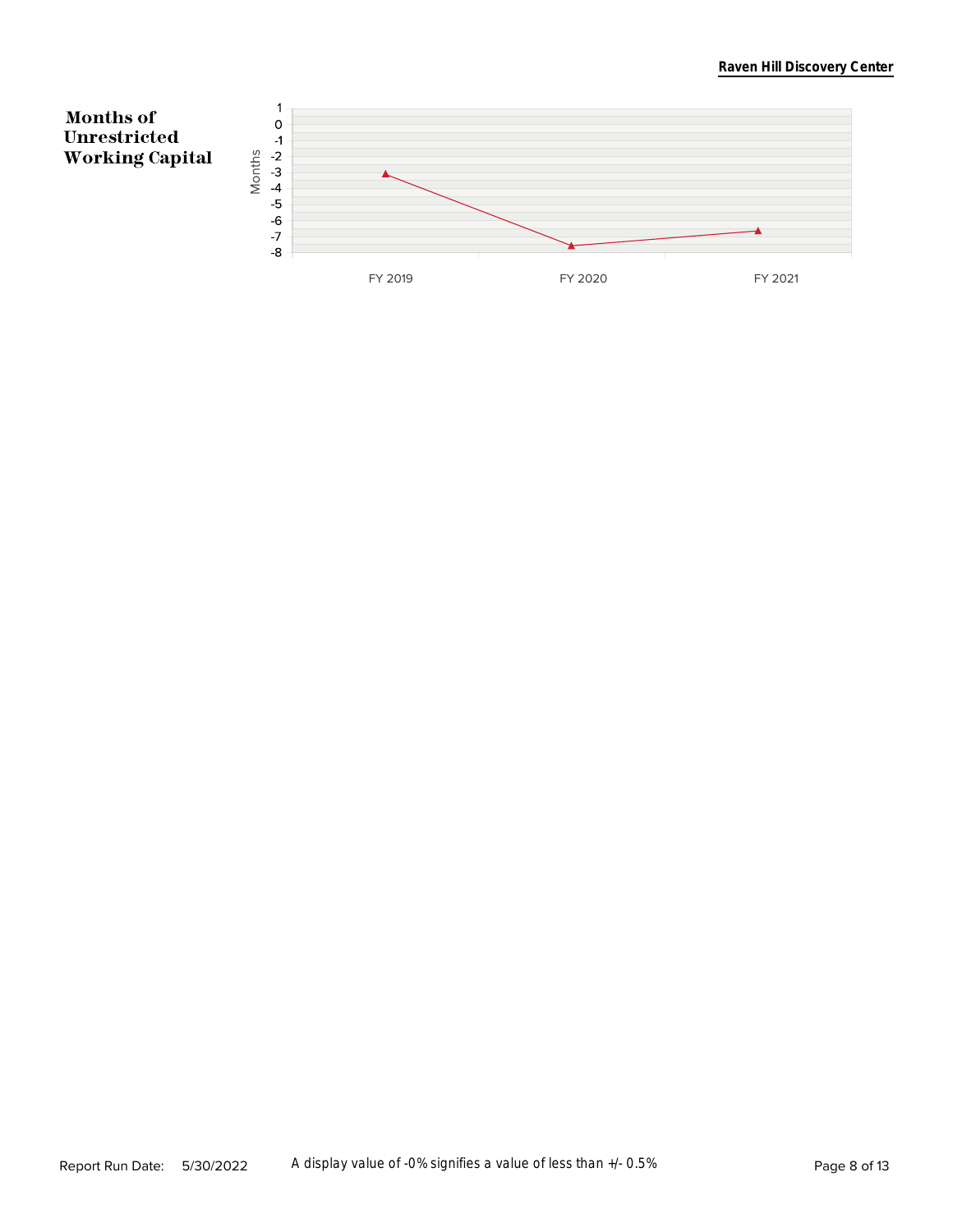| Attendance                                                                                                                                                                             |         |         |          |              |          |
|----------------------------------------------------------------------------------------------------------------------------------------------------------------------------------------|---------|---------|----------|--------------|----------|
|                                                                                                                                                                                        | FY 2019 | FY 2020 | % Change | FY 2021      | % Change |
| <b>Total attendance</b>                                                                                                                                                                |         |         |          |              |          |
| Paid                                                                                                                                                                                   | 5,334   | 3,481   | $-35%$   | 997          | $-71%$   |
| Free                                                                                                                                                                                   | 1,940   | 1,596   | $-18%$   | 658          | -59%     |
| Total                                                                                                                                                                                  | 7,274   | 5,077   | $-30%$   | 1,655        | $-67%$   |
|                                                                                                                                                                                        |         |         |          |              |          |
| In-person attendance                                                                                                                                                                   |         |         |          |              |          |
| Paid                                                                                                                                                                                   | 5,334   | 3,481   | $-35%$   | 997          | $-71%$   |
| Free                                                                                                                                                                                   | 1,940   | 1,469   | $-24%$   | 658          | $-55%$   |
| Total                                                                                                                                                                                  | 7,274   | 4,950   | $-32%$   | 1,655        | $-67%$   |
| Digital attendance                                                                                                                                                                     |         |         |          |              |          |
| Paid                                                                                                                                                                                   |         | 0       | n/a      | 0            | n/a      |
| Free                                                                                                                                                                                   |         | 127     | n/a      |              | $-100%$  |
| Total                                                                                                                                                                                  |         | 127     | n/a      | $\mathsf{O}$ | $-100%$  |
|                                                                                                                                                                                        |         |         |          |              |          |
| In-person attendees 18 and under                                                                                                                                                       | 3,502   | 2,784   | $-21%$   | 812          | $-71%$   |
| Programs in schools                                                                                                                                                                    | FY 2019 | FY 2020 | % Change | FY 2021      | % Change |
| Children served in schools                                                                                                                                                             | 2,321   | 1,373   | $-41%$   | 334          | $-76%$   |
| Hours of instruction                                                                                                                                                                   | 300     | 91      | $-70%$   | 14           | $-85%$   |
| Workforce                                                                                                                                                                              |         |         |          |              |          |
|                                                                                                                                                                                        |         |         |          |              |          |
| Number of People                                                                                                                                                                       | FY 2019 | FY 2020 | % Change | FY 2021      | % Change |
| Employees: Full-time permanent                                                                                                                                                         | 1       | 1       | 0%       | 1            | 0%       |
| Employees: Full-time temporary                                                                                                                                                         | 3       | 3       | 0%       | 0            | $-100%$  |
| Employees: Part-time temporary                                                                                                                                                         | 0       | 0       | n/a      | 3            | n/a      |
| Volunteers                                                                                                                                                                             | 45      | 63      | 40%      | 33           | $-48%$   |
| Independent contractors                                                                                                                                                                | 3       | 4       | 33%      | 19           | 375%     |
| Interns and apprentices                                                                                                                                                                | 0       | 0       | n/a      | 0            | n/a      |
| <b>Total positions</b>                                                                                                                                                                 | 52      | 71      | 37%      | 56           | $-21%$   |
| Visual & Performing Artists                                                                                                                                                            |         |         |          |              |          |
|                                                                                                                                                                                        | FY 2019 | FY 2020 | % Change | FY 2021      | % Change |
| Number of visual & performing artists                                                                                                                                                  | 2       | 2       | 0%       | 9            | 350%     |
| Payments to artists & performers                                                                                                                                                       |         | \$0     | n/a      | \$1,489      | n/a      |
|                                                                                                                                                                                        |         |         |          |              |          |
| Covid-19 Impact                                                                                                                                                                        |         |         |          |              |          |
|                                                                                                                                                                                        |         | FY 2019 |          | FY 2020      | FY 2021  |
| Due to COVID-19 crisis restrictions on in-person gatherings and/or<br>stay-at-home orders mandated by government health guidelines, how was<br>staffing affected at your organization: |         |         |          |              |          |
| Number of employees laid off                                                                                                                                                           |         |         |          |              | 0        |
| Number of employees furloughed                                                                                                                                                         |         |         |          | 1            | 0        |
| Of those furloughed or laid off employees, how many (if any) have been                                                                                                                 |         |         |          |              |          |
| brought back?                                                                                                                                                                          |         |         |          | 1            | 0        |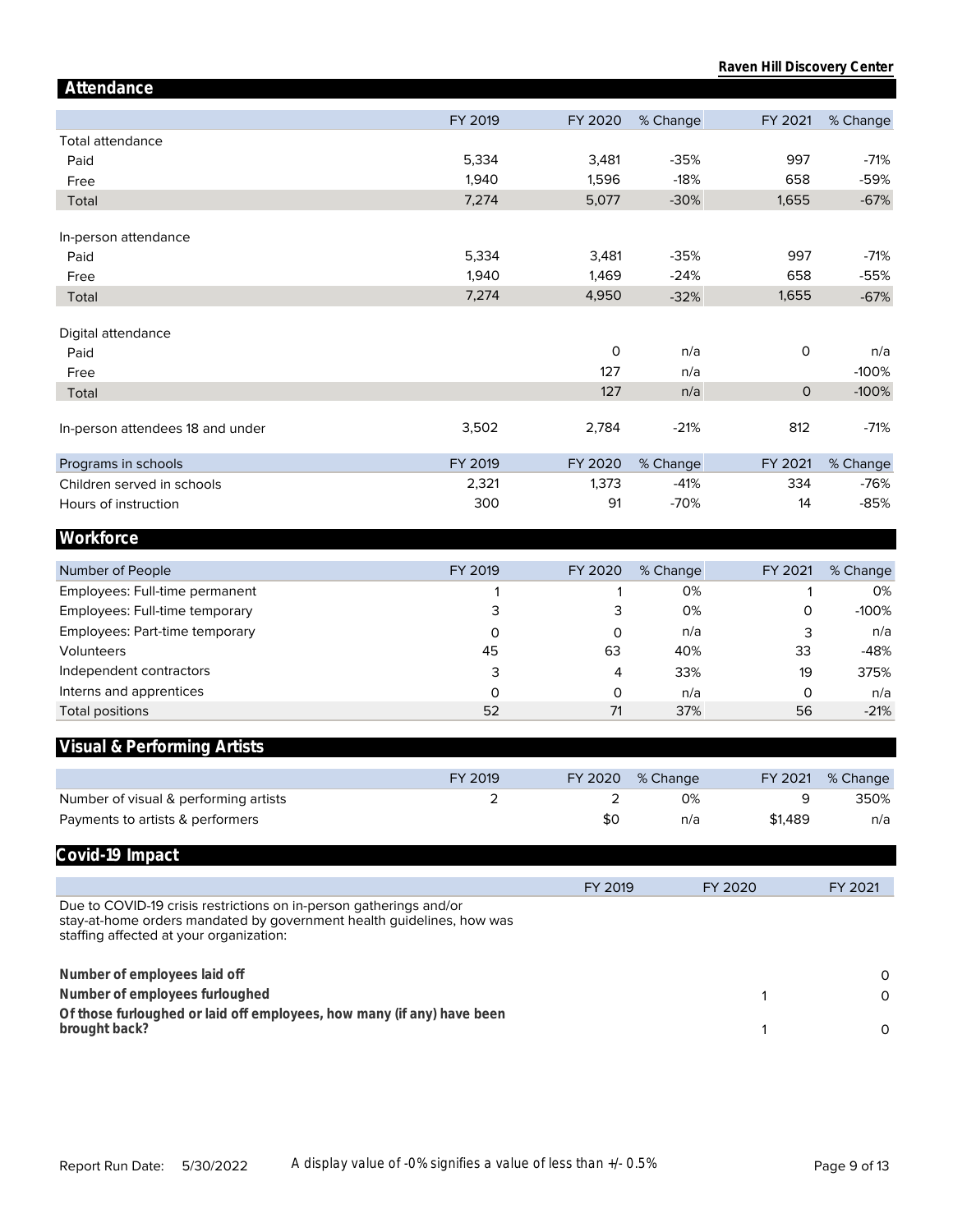#### Mission and Constituency

#### Mission statement

The overall mission of Raven Hill Discovery Center is to provide a place where children and adults can build life-long connections linking science, history and the arts in a hands-on learning environment.

#### Mission demographics

This organization's mission is not rooted in an explicitly identified ethnic, cultural or other demographic voice.

#### **Racial/ethnic group**

Additional group (please state)

#### **Gender**

Additional group (please state)

#### **Sexual orientation**

Additional group (please state)

#### **Age group**

Additional group (please state)

#### **Disability**

#### **Additional characteristics**

*If the fields above are blank, this organization does not serve that demographic specifically.*

#### Audience

The organization does not seek to primarily serve a specific audience.

| Racial/ethnic group             |
|---------------------------------|
| Additional group (please state) |
| Gender                          |
| Additional group (please state) |
| Sexual orientation              |
| Additional group (please state) |
| Age group                       |
| Additional group (please state) |
| Disability                      |
| Additional characteristics      |
| Additional group (please state) |

*If the fields above are blank, this organization does not serve that demographic specifically.* **Community type served** Rural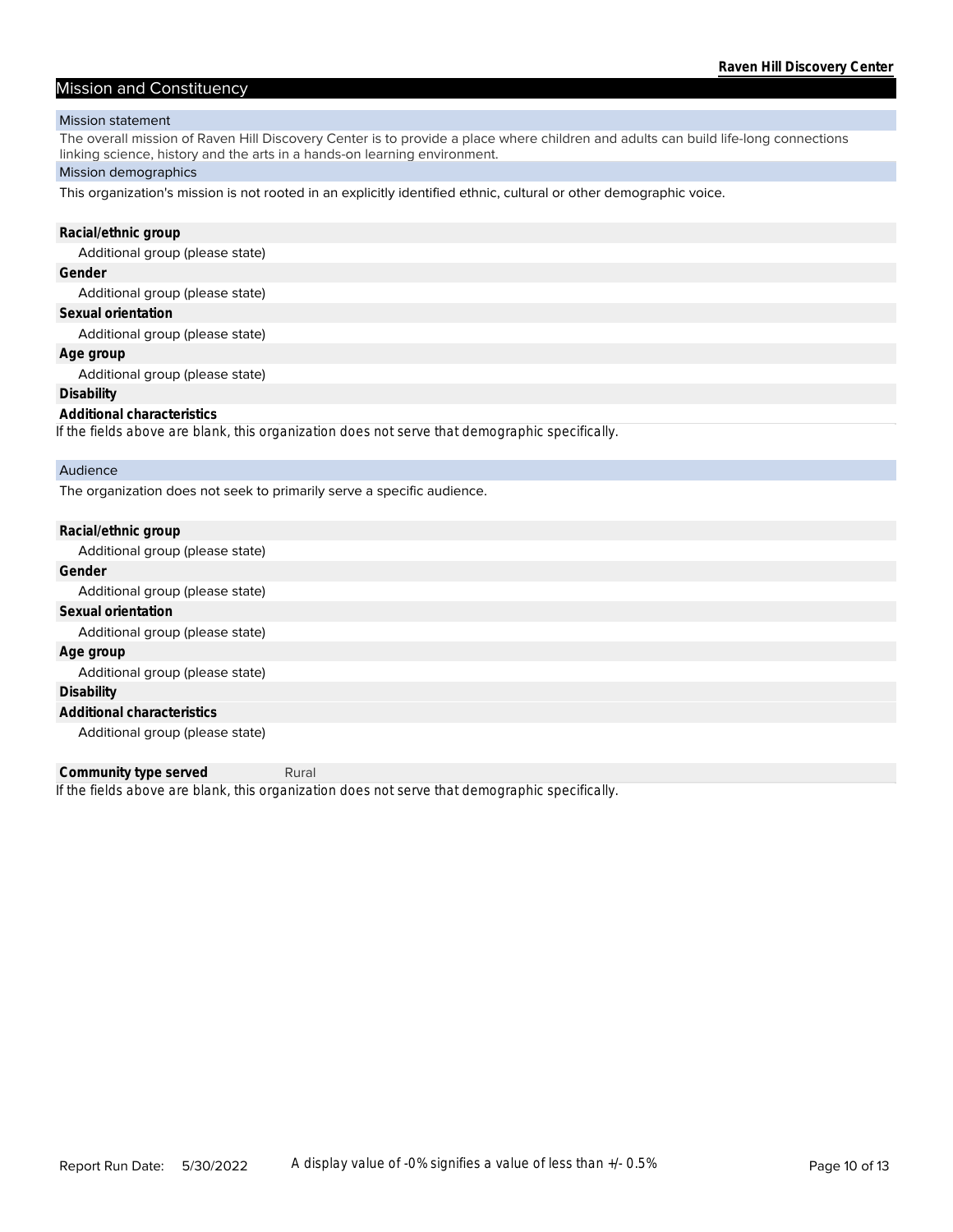### **Program Activity**

| In-person activity                              | FY 2019                      |                         | FY 2020                      |                         | FY 2021                      |                         |  |
|-------------------------------------------------|------------------------------|-------------------------|------------------------------|-------------------------|------------------------------|-------------------------|--|
|                                                 | <b>Distinct</b><br>offerings | $#$ of times<br>offered | <b>Distinct</b><br>offerings | $#$ of times<br>offered | <b>Distinct</b><br>offerings | $#$ of times<br>offered |  |
| Productions (self-produced)                     |                              |                         | 0                            | $\Omega$                | 0                            | $\Omega$                |  |
| Productions (presented)                         |                              |                         | $\Omega$                     | $\Omega$                | 0                            | O                       |  |
| Classes/assemblies/other<br>programs in schools | 4                            | 36                      | 7                            | 24                      |                              | 31                      |  |
| Classes/workshops (outside of<br>schools)       | 3                            | 6                       | $\overline{2}$               | 11                      |                              | 24                      |  |
| Field trips/school visits                       |                              | 72                      | 4                            | 11                      |                              | 108                     |  |
| Guided tours                                    | 3                            | 11                      | 3                            | 3                       |                              | 39                      |  |
| Lectures                                        | 2                            | 2                       | O                            | 0                       |                              | $\circ$                 |  |
| Permanent exhibitions                           | 12                           |                         |                              |                         |                              |                         |  |
| Temporary exhibitions                           |                              |                         |                              |                         |                              |                         |  |
| Traveling exhibitions (hosted)                  |                              |                         | 0                            |                         | O                            |                         |  |
| Films screened                                  |                              |                         | O                            | $\Omega$                | O                            | $\Omega$                |  |
| Festivals/conferences                           |                              |                         | 5                            | 5                       | $\Omega$                     | 0                       |  |
| Readings/workshops (developing<br>works)        |                              |                         | $\Omega$                     | $\Omega$                | $\Omega$                     | $\Omega$                |  |
| Community programs (not<br>included above)      |                              |                         | $\Omega$                     | $\Omega$                | 0                            | 0                       |  |
| Additional programs not listed<br>above         | 0                            |                         | $\Omega$                     | $\Omega$                | $\Omega$                     | $\Omega$                |  |

*program lines. NOTE: Data entered prior to 2021 combines information about physical and digital programs. It has been included in the physical*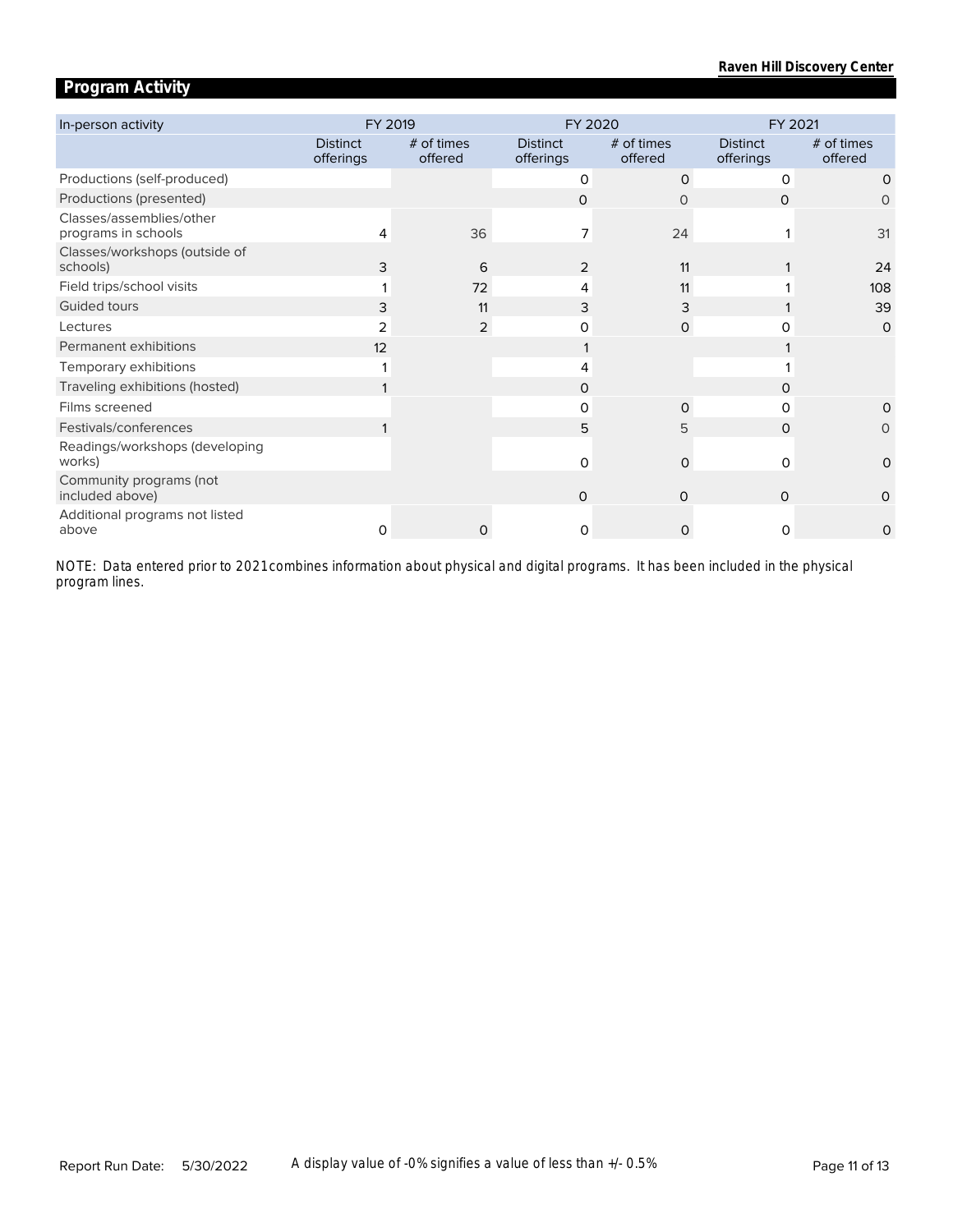### **Program Activity**

| Digital activity                                |                              | FY 2019                         |                 | FY 2020                      |                                 |                 | FY 2021                      |                                 |               |
|-------------------------------------------------|------------------------------|---------------------------------|-----------------|------------------------------|---------------------------------|-----------------|------------------------------|---------------------------------|---------------|
|                                                 | <b>Distinct</b><br>offerings | # times<br>digitally<br>offered | $On-$<br>demand | <b>Distinct</b><br>offerings | # times<br>digitally<br>offered | $On-$<br>demand | <b>Distinct</b><br>offerings | # times<br>digitally<br>offered | On-<br>demand |
| Productions (self-produced)                     |                              |                                 |                 | 0                            | $\circ$                         | 0               | 0                            | $\circ$                         | 0             |
| Productions (presented)                         |                              |                                 |                 | $\Omega$                     | $\Omega$                        | $\Omega$        | $\Omega$                     | $\Omega$                        | $\Omega$      |
| Classes/assemblies/other<br>programs in schools |                              |                                 |                 | $\mathsf{O}$                 | $\mathsf{O}\xspace$             | $\circ$         | 0                            | $\mathbf{O}$                    | 0             |
| Classes/workshops (outside of<br>schools)       |                              |                                 |                 | $\Omega$                     | $\Omega$                        | $\Omega$        | $\Omega$                     | $\Omega$                        | $\circ$       |
| Field trips/school visits                       |                              |                                 |                 | 0                            | 0                               | $\Omega$        | 0                            | $\Omega$                        | $\Omega$      |
| Guided tours                                    |                              |                                 |                 | 0                            | 0                               | $\circ$         | $\Omega$                     | $\circ$                         | $\circ$       |
| Lectures                                        |                              |                                 |                 | 1                            | $\overline{4}$                  | 0               | 0                            | $\mathbf{O}$                    | 0             |
| Permanent exhibitions                           |                              |                                 |                 |                              |                                 |                 |                              |                                 |               |
| Temporary exhibitions                           |                              |                                 |                 |                              |                                 |                 |                              |                                 |               |
| Traveling exhibitions (hosted)                  |                              |                                 |                 |                              |                                 |                 |                              |                                 |               |
| Films screened                                  |                              |                                 |                 | 0                            | $\circ$                         | $\circ$         | 0                            | $\Omega$                        | 0             |
| <b>Broadcast productions</b>                    |                              |                                 |                 | 0                            | 0                               | $\Omega$        | O                            | 0                               | 0             |
| Festivals/conferences                           |                              |                                 |                 | $\Omega$                     | $\mathbf 0$                     | $\Omega$        |                              |                                 |               |
| Readings/workshops (developing<br>works)        |                              |                                 |                 | $\Omega$                     | $\mathbf 0$                     | $\circ$         | $\Omega$                     | $\circ$                         | $\circ$       |
| Community programs (not<br>included above)      |                              |                                 |                 | 0                            | $\mathbf 0$                     | $\Omega$        | 0                            | $\circ$                         | $\circ$       |
| Additional programs not listed<br>above         |                              |                                 |                 | $\circ$                      | $\circ$                         | $\circ$         |                              |                                 |               |

*program lines. NOTE: Data entered prior to 2021 combines information about physical and digital programs. It has been included in the physical* 

| Digital activity financials | FY 2019   |                                                | FY 2020   |                                                | FY 2021   |                                                |  |
|-----------------------------|-----------|------------------------------------------------|-----------|------------------------------------------------|-----------|------------------------------------------------|--|
|                             | Total     | Associated with<br>digital program<br>delivery | Total     | Associated with<br>digital program<br>delivery | Total     | Associated with<br>digital program<br>delivery |  |
| Earned revenue              | \$56,698  |                                                | \$43.351  | \$0                                            | \$33,363  | \$0                                            |  |
| Contributed revenue         | \$161,622 |                                                | \$138,892 |                                                | \$152,657 | \$0                                            |  |
| Operating expense           | \$194,562 |                                                | \$164,387 |                                                | \$119,861 | \$0                                            |  |